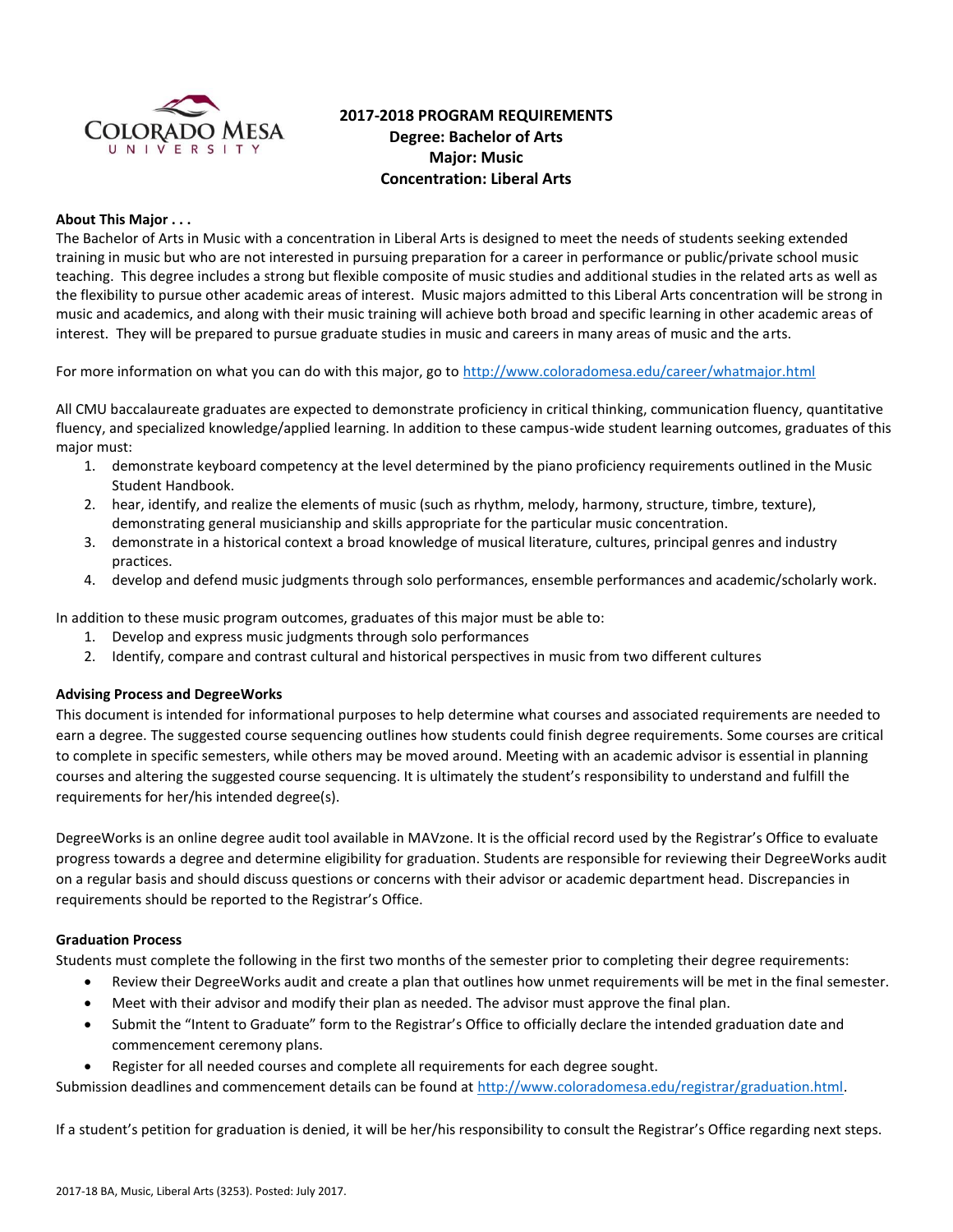# **INSTITUTIONAL DEGREE REQUIREMENTS**

The following institutional degree requirements apply to all CMU baccalaureate degrees. Specific programs may have different requirements that must be met in addition to institutional requirements.

- 120 semester hours minimum.
- Students must complete a minimum of 30 of the last 60 hours of credit at CMU, with at least 15 semester hours in major discipline courses numbered 300 or higher.
- 40 upper-division credits (an alternative credit limit applies to the Bachelor of Applied Science degree).
- 2.00 cumulative GPA or higher in all CMU coursework.
- A course may only be used to fulfill one requirement for each degree/certificate.
- No more than six semester hours of independent study courses can be used toward the degree.
- Non-traditional credit, such as advanced placement, credit by examination, credit for prior learning, cooperative education and internships, cannot exceed 30 semester credit hours for a baccalaureate degree; A maximum of 15 of the 30 credits may be for cooperative education, internships, and practica.
- Pre-collegiate courses (usually numbered below 100) cannot be used for graduation.
- Capstone exit assessment/projects (e.g., Major Field Achievement Test) requirements are identified under Program-Specific Degree Requirements.
- The Catalog Year determines which program sheet and degree requirements a student must fulfill in order to graduate. Visit with your advisor or academic department to determine which catalog year and program requirements you should follow.
- See "Requirements for Undergraduate Degrees and Certificates" in the catalog for a complete list of graduation requirements.

# **PROGRAM-SPECIFIC DEGREE REQUIREMENTS**

- 2.0 cumulative GPA or higher in coursework toward the major content area.
- Students deficient in piano skills will be required to complete MUSA 130 (2), MUSA 131 (2), MUSA 230 (2), and/or MUSA 231 (2), in the first two years.
- Some Essential Learning credits will have to be completed in the junior year.
- Students must meet departmental recital/concert attendance requirements.
- Students must pay close attention to the Department's two-year course rotation.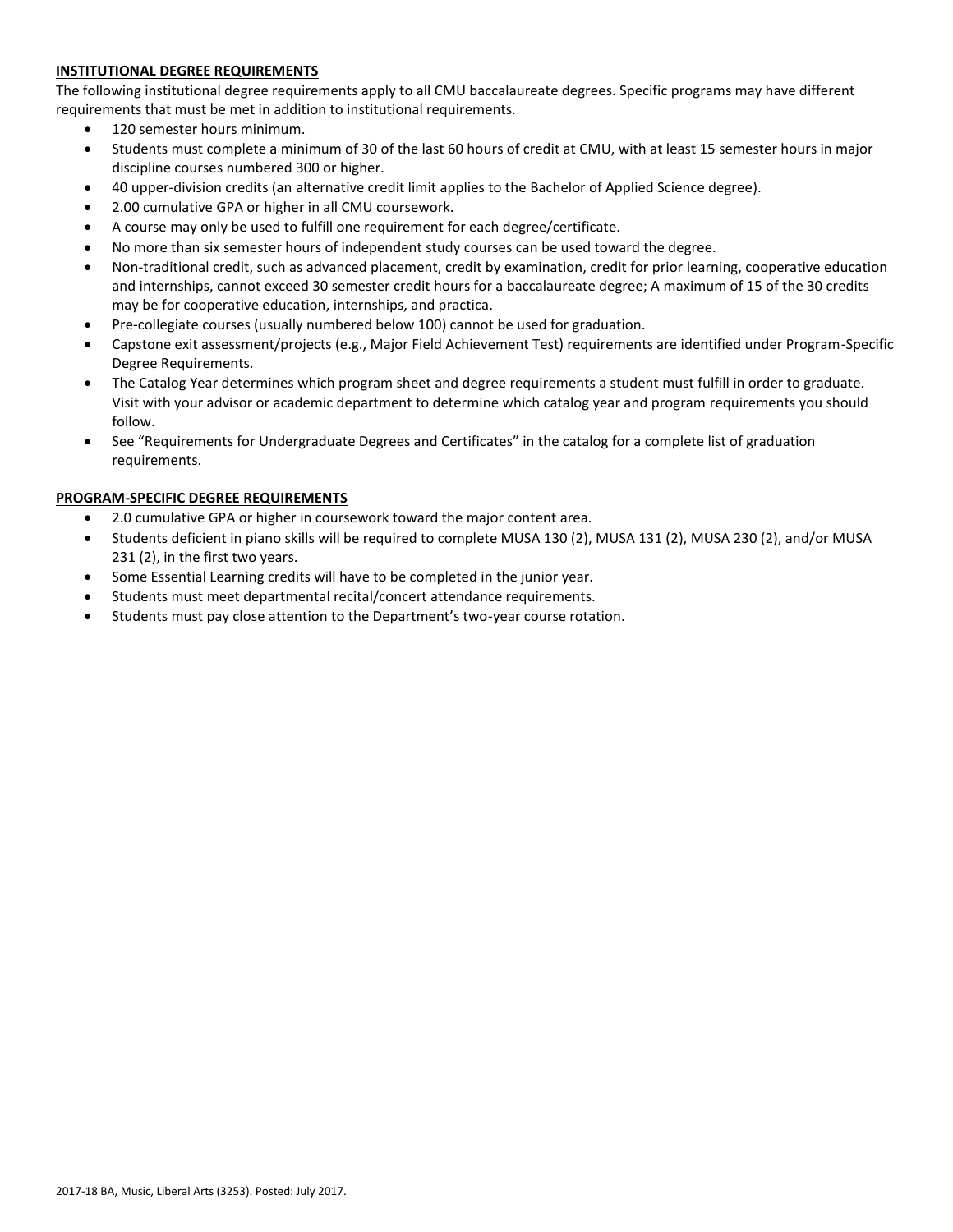### **ESSENTIAL LEARNING REQUIREMENTS** (31 semester hours)

See the current catalog for a list of courses that fulfill the requirements below. If a course is an Essential Learning option and a requirement for your major, you must use it to fulfill the major requirement and make a different selection for the Essential Learning requirement.

**English** (6 semester hours, must receive a grade of "C" or better and must be completed by the time the student has 60 semester hours.)

- $\Box$  ENGL 111 English Composition (3)
- $\Box$  ENGL 112 English Composition (3)

**Mathematics** (3 semester hours, must receive a grade of "C" or better, must be completed by the time the student has 60 semester hours.)

MATH 110 - College Mathematics (3) or higher

#### **Humanities** (3 semester hours)

 $\Box$  Select one Humanities course (3)

#### **Social and Behavioral Sciences** (6 semester hours)

- $\Box$  Select one Social and Behavioral Sciences course (3)
- $\Box$  Select one Social and Behavioral Sciences course (3)

### **Natural Sciences** (7 semester hours, one course must include a lab)

- $\square$  Select one Natural Sciences course (3)
- $\Box$  Select one Natural Sciences course with a lab (4)

### **History** (3 semester hours)

 $\Box$  Select one History course (3)

### **Fine Arts** (3 semester hours)

 $\Box$  Select one Fine Arts course (3)

#### **OTHER LOWER-DIVISION REQUIREMENTS**

**Wellness Requirement** (2 semester hours)

- $\Box$  KINE 100 Health and Wellness (1)
- $\Box$  Select one Activity course (1)

# **Essential Learning Capstone** (4 semester hours)

Essential Learning Capstone must be taken after completion of the Essential Learning English and Mathematics requirements, and when a student has earned between 45 and 75 hours.

- ESSL 290 Maverick Milestone (3)
- $\square$  ESSL 200 Essential Speech (1)

# **FOUNDATION COURSES** (23 semester hours)

- $\Box$  MUSA 111 Music Technology (1)
- $\Box$  MUSA 114 Music Theory I Introduction (3)
- MUSA 115 Music Theory II Diatonic Concepts (3)
- $\Box$  MUSA 116 Ear Training and Sightsinging I (2)
- $\Box$  MUSA 117 Ear Training and Sightsinging II (2)
- MUSA 214 Music Theory III Chromatic Concepts (3)
- MUSA 215 Music Theory IV Twentieth Century Form and Analysis (3)
- $\Box$  MUSL 1<sub>\_\_\_</sub> Music Lesson (1)
- $\Box$  MUSL 1 Music Lesson (1)
- $\Box$  MUSL 2\_\_\_ Music Lesson (1)
- $\Box$  MUSP 1 Music Performance (1)
- MUSP 1\_\_\_ Music Performance (1)
- MUSP 2\_\_\_ Music Performance (1)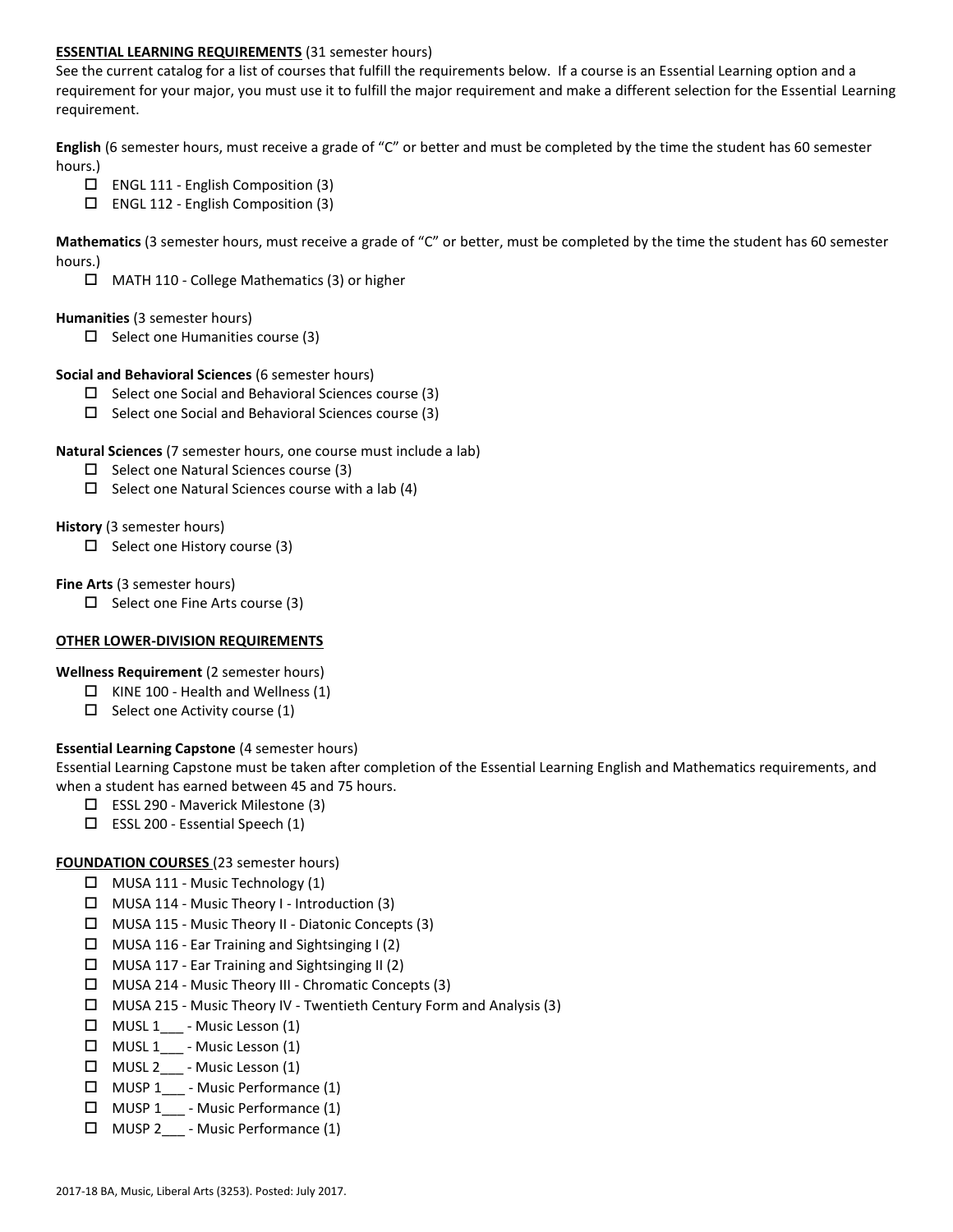# **BA, MUSIC, LIBERAL ARTS REQUIREMENTS** (35 semester hours, a 2.0 cumulative GPA or higher is required in coursework toward the

major content area.)

**Music Core** (24 semester hours)

- MUSA 101 Concert Attendance (0)
- MUSA 101 Concert Attendance (0)
- $\Box$  MUSA 101 Concert Attendance (0)
- MUSA 101 Concert Attendance (0)
- MUSA 101 Concert Attendance (0)
- MUSA 101 Concert Attendance (0)
- MUSA 101 Concert Attendance (0)
- MUSA 101 Concert Attendance (0)
- MUSA 250 Beginning Conducting (2)
- $\Box$  One of the following courses:
	- MUSA 302 Keyboard Literature I (3)
	- MUSA 303 Symphonic Literature (3)
	- MUSA 304 Keyboard Literature II (3)
	- MUSA 318 Vocal Literature (3)
		- MUSA 319 Choral Literature (3)
- MUSA 326 Music History and Literature I (3)
- $\Box$  MUSA 327 Music History and Literature II (3)
- $\Box$  MUSA 426 The Music of World Cultures (2)
- MUSL 2\_\_\_ Music Lesson (1)
- $\Box$  MUSL 3 \_\_\_ Music Lesson (1)
- $\Box$  MUSL 3<sub>\_\_\_</sub> Music Lesson (1)
- □ MUSL 4 Music Lesson (1)
- $\Box$  MUSL 4<sub>\_-</sub> Music Lesson (1)
- MUSP 2\_\_\_ Music Performance (1)
- $\Box$  MUSP 3 Music Performance (1)
- □ MUSP 3 Music Performance (1)
- MUSP 4\_\_\_ Music Performance (1)
- $\Box$  MUSP 4 Music Performance (1)
- MUSP 420 Senior Recital/Presentation (1)

# **Upper Division Music Electives** (5 semester hours)

Select from any 300- or 400-level MUSA, MUSL, or MUSP courses.

# **Foreign Language** (6 semester hours)

Two consecutive courses in the same foreign language. Must receive a grade of "C" or better. FLAS 114 and 115 will NOT fulfill this requirement.

| _____  |
|--------|
| ______ |
|        |

**GENERAL ELECTIVES** (All college level courses appearing on your final transcript, not listed above that will bring your total semester hours to 120 hours. 25 semester hours, at least 15 upper division hours will be needed.)

| <u> 1980 - Jan Samuel Barbara, margaret e</u> n 1980 eta 1980 eta 1980 eta 1980 eta 1980 eta 1980 eta 1980 eta 1980 eta     |
|-----------------------------------------------------------------------------------------------------------------------------|
| the contract of the contract of the contract of the contract of the contract of                                             |
| <u> 2000 - Jan James James Barnett, amerikan personal (</u>                                                                 |
|                                                                                                                             |
| the contract of the contract of the contract of the contract of the contract of                                             |
| <u> 1980 - Jan Alexandro Alexandro Alexandro Alexandro Alexandro Alexandro Alexandro Alexandro Alexandro Alexandro Alex</u> |
|                                                                                                                             |
|                                                                                                                             |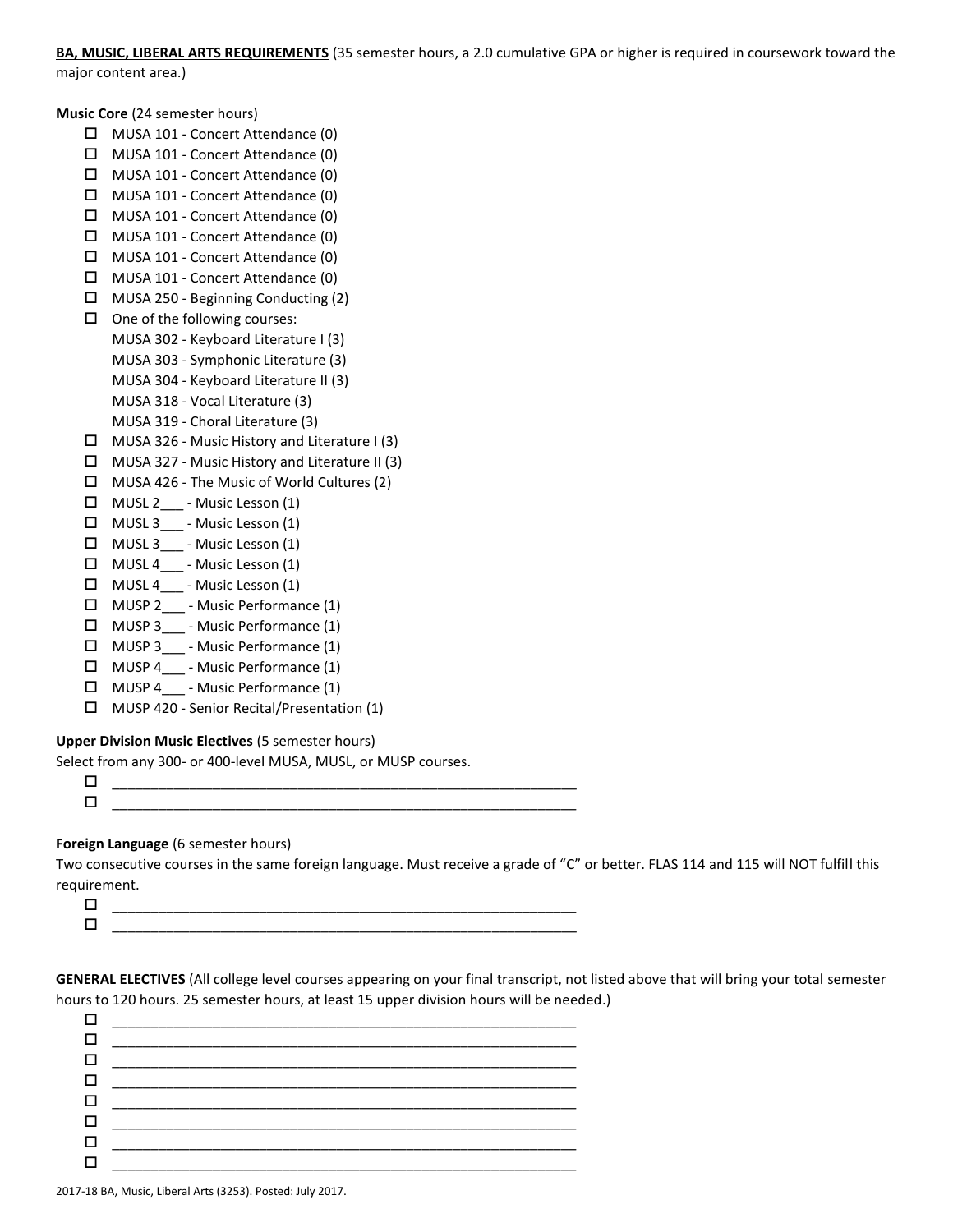#### **Freshman Year, Fall Semester: 14 credits**

- **MUSA 101 Concert Attendance (0)**
- MUSA 114 Music Theory I Introduction (3)
- MUSA 116 Ear Training and Sightsinging I (2)
- MUSA 111 Music Technology (1)
- MUSL 1\_\_\_ Music Lesson (1)
- MUSP 1 Music Performance (1)
- ENGL 111 English Composition (3)
- Essential Learning Social and Behavioral Science (3)

### **Freshman Year, Spring Semester: 14 credits**

- MUSA 101 Concert Attendance (0)
- MUSA 115 Music Theory II Diatonic Concepts (3)
- MUSA 117 Ear Training and Sightsinging II (2)
- $\blacksquare$  MUSL 1\_\_\_ Music Lesson (1)
- MUSP 1 Music Performance (1)
- ENGL 112 English Composition (3)
- KINE 100 Health and Wellness (1)
- Essential Learning Social and Behavioral Science (3)

### **Sophomore Year, Fall Semester: 15 credits**

- MUSA 101 Concert Attendance (0)
- MUSA 214 Music Theory III Chromatic Concepts (3)
- MUSL 2\_\_\_ Music Lesson (1)
- **MUSP 2** Music Performance (1)
- Essential Learning Natural Science with Lab (4)
- MATH 110 College Mathematics (3) or higher
- $\blacksquare$  Elective (3)

# **Sophomore Year, Spring Semester: 17 credits**

- MUSA 101 Concert Attendance (0)
- MUSA 215 Music Theory IV Twentieth Century Form and Analysis (3)
- **MUSL 2** Music Lesson (1)
- MUSP 2\_\_\_ Music Performance (1)
- **KINA Activity (1)**
- Essential Learning Fine Arts (3)
- Essential Learning Natural Science (3)
- MUSA 250 Beginning Conducting (2)
- $\blacksquare$  Elective (3)

# **Junior Year, Fall Semester: 18 credits**

- MUSA 101 Concert Attendance (0)
- MUSL 3\_\_\_ Music Lesson (1)
- MUSP 3 Music Performance (1)
- Essential Learning History (3)
- Foundation Course Foreign Language (3)
- Elective (3)
- ESSL 290 Maverick Milestone (3)
- ESSL 200 Essential Speech (1)
- Upper Division Music Elective (3)